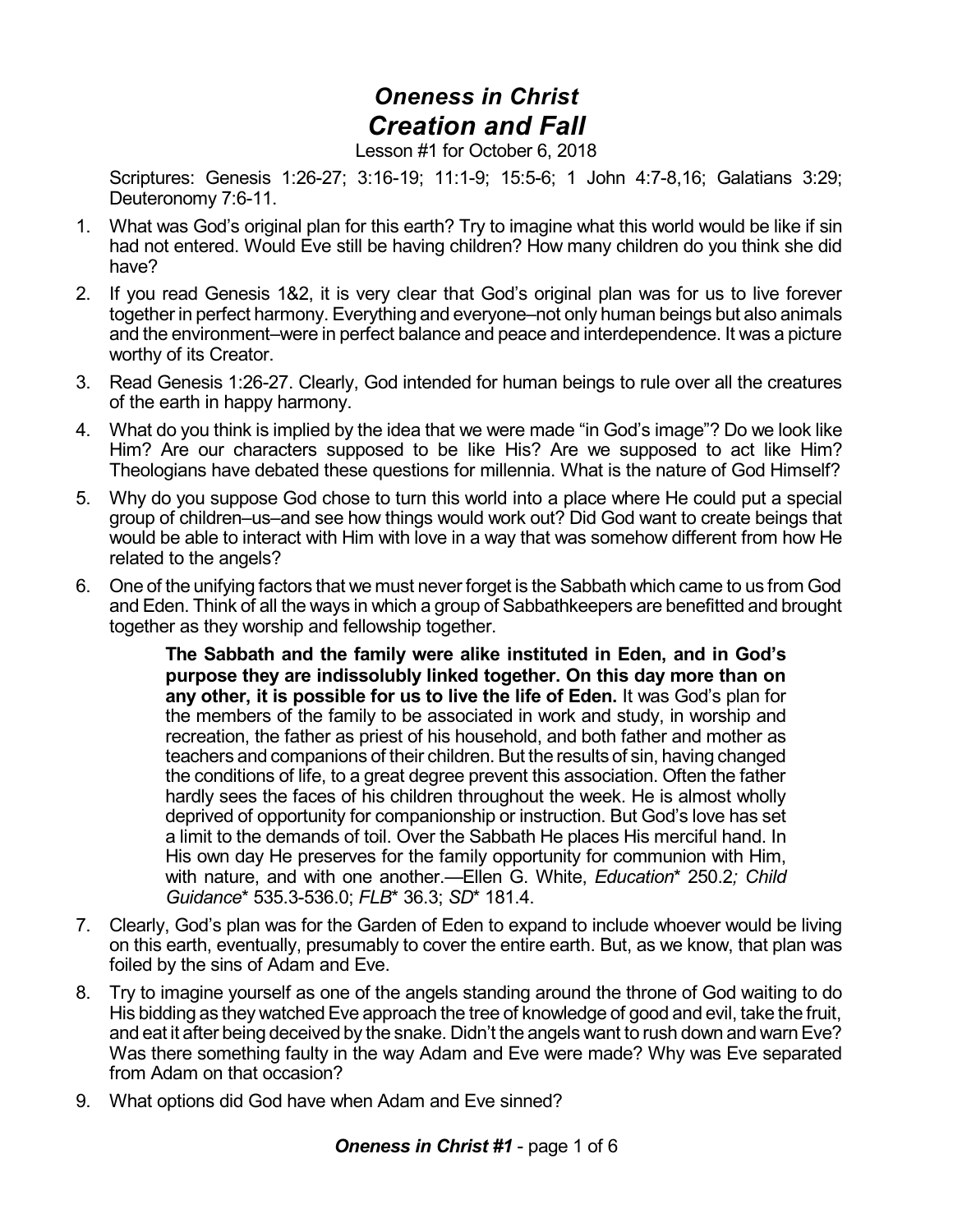(1) He could have destroyed Adam and Eve for their disobedience and started over.

(2) He could have forgiven them and given them another chance just as we do with our children every day.

(3) Instead, He decided to tell them and their descendants to be patient while God worked out an answer to the problem. Was that the best solution?

- 10. As we know, unity fell apart with that first sin. See Genesis 3:12-13. Already, Adam blamed Eve; and Eve blamed the snake! When questioned by God, where did Adam and Eve get the idea that they should blame someone else for their sins?
- 11. Following the sin of Adam and Eve, was it God's plan for man to rule over woman? Or, did God just see that was what would happen?
- 12. Read Genesis 3:16-19. God told Adam and Eve that life would not be as gentle, kind, and easy as it had been in the Garden of Eden. Women would have pain in childbirth, and men would have to work hard to get the ground to produce its bounty. More than that, for some reason it was at that point that Adam and Eve were told that they could begin to eat vegetables referred to in some translations as "wild plants." Before that, only animals did. Is that because one has to "kill" or destroy the plant to eat a vegetable, whereas, taking fruit does not kill the tree?
- 13. After they were expelled from the garden, things deteriorated very rapidly. The next big event in the history of mankind, of course, was the story of Cain and Abel. See Genesis 4:1-15. What happened there? Apparently, Cain did not raise sheep or cattle. Would he have had to purchase a lamb from his brother or his parents in order to offer the required sacrifice? Was he too proud to do that? In any case, Cain chose to worship God in a way that was very different from what God had required. Then, after killing Abel, Cain had that very sad argument with God. Is that a major problem in our day? How many of us are carefully worshiping God in the way God asks? Or, do we worship in the way we want?
- 14. Did one of Cain's sisters marry him? Why would she choose to marry him? How did Adam's other descendants relate to Cain and his descendants? (See Genesis 4:15.)
- 15. We know very little about society before the flood. Much of what we as Seventh-day Adventists know is from the writings of Ellen White. Why do you think those long-lived, very intelligent people fell so quickly into perversion and sin? Couldn't they see what was happening?

Those who honored and feared to offend God, at first felt the curse but lightly; while those who turned from God and trampled upon his authority, felt the effects of the curse more heavily, especially in stature and nobleness of form. **The descendantsofSethwere calledthe sons of God–the descendantsof Cain, the sons of men**. As the sons of God mingled with the sons of men, they became corrupt, and by intermarriage with them, lost, through the influence of their wives, their peculiar, holy character, and united with the sons of Cain in their idolatry. Many cast aside the fear of God, and trampled upon his commandments. But there were a few that did righteousness, who feared and honored their Creator. Noah and his family were among the righteous few.—Ellen G. White, *Spiritual Gifts*,\* vol. 3, 60.2*; Spirit of Prophecy*,\* vol. 1, 66.1; *SR*\* 62.1.

After the translation of Enoch to heaven, the sons of men that were set against the worship of God were drawing away the sons of God. There were two parties in the world then, and there always will be. **The worshipers of God called themselves the sons of God. The descendants of Seth went up into the mountains and there made themselves homes separate from the sons of Cain.** Here in their mountainous homes they thought to preserve themselves from the prevailing wickedness and idolatry of the descendants of Cain. But after the exhortations and the influence of Enoch were removed from them, they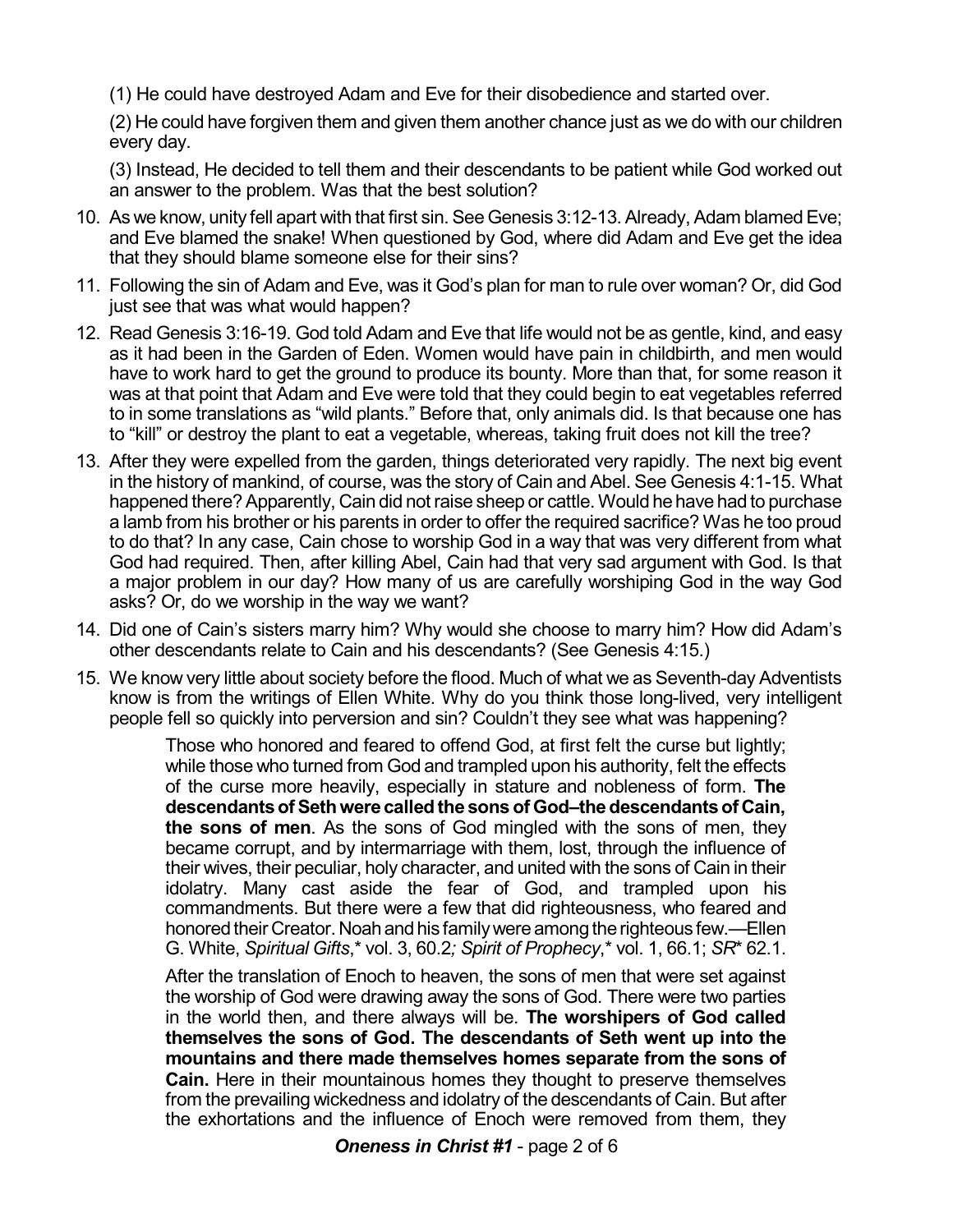commenced to unite with the descendants of Cain.—Ellen G. White, *Christ Triumphant*\* 39.2. [Bold type is added.]

- 16. So, why did the antediluvians deteriorate so quickly into moral depravity and wanton sin? In Noah's day, was there truly only Noah and his family who were faithful enough to get into the ark? Methuselah died the year the flood came!
- 17. For whatever reason, Noah and his three sons and their wives were the only ones who got on the boat before the flood came. Try to imagine yourself either in the boat or outside the boat trying to get in as the worst downpour of rain that you can possibly imagine was happening. When the flood was over and after more than a year of living in that boat, Noah and his family were allowed to emerge and were given a sign that God would never destroy the world by a flood again. See Genesis 9:12-17; Isaiah 54:7-10.
- 18. The next significant story in biblical history is recorded in Genesis 11:1-9, the story of the tower of Babel. It was God's plan for man to scatter out over the earth to plant and harvest and to live righteous lives. But, it was Satan's plan to bring men together to lead them into sin. Notice in Genesis 11:4 that they were determined not to be scattered all over the earth. So, it became necessary for God to mix up their languages and, thus, to scatter them all over the earth. (Genesis 11:9) Is it still true that, in general, the more people crowd together the more wicked and unloving their behavior becomes?
- 19. Why did the builders of the tower of Babel choose to do that? It has been suggested that they were determined to directly defy God. Some have suggested that they wanted to build a tower that was tall enough to pierce the clouds to see where the rain came from. Others have suggested that they were hoping to have a tower tall enough so that if another flood came, they would be able to escape into the tower and protect themselves. But, as we know, the confusion of languages destroyed their plans.
- 20. What factors make it difficult for us to come together as a world church and cooperate to finish God's work? Today, we are different by race, culture, and language. This makes it very difficult for various reasons. While language and race have some impact on our differences, culture is the chief issue. When the ideas and beliefs that we grow up with differ from the ideas and beliefs of others, it is hard for us to see eye to eye.
- 21. Today, we have all sorts of barriers even within our church: Barriers of language, race, and especially culture. In the times of the New Testament, one of the things that God did to break down some of those barriers was the gift of languages that the apostles received at Pentecost. And we know, that the gift of the Holy Spirit also came down on the family of Cornelius and later on others. Do you think that gift of the Holy Spirit which occurred at Pentecost, giving the apostles the ability to speak any language wherever they went, fluently and well, could be given again in our day? Has it been? To really understand a language, one must know the culture.
- 22. Is it God's plan for us just to tolerate our differences? Or, does He want us to actually become more like Him and, thus, grow closer to one another? Will we need to ignore our culture to do that? Or, could we recognize which cultural ideas are truly Christian and focus on those, thus, bringing us together?
- 23. While we know very little about that early history after the flood, archaeology has shown that Mesopotamia, the area between the Tigris River and the Euphrates River, was densely populated very early in history. One group of people we do know something about were the Sumerians, who are credited with inventing the art of writing on clay tablets. They had nicelybuilt houses and produced many precious things such as jewelry, tools, and household utensils that have been recovered. Still surviving are numerous tower-like temples dedicated to the worship of various of their deities.
- 24. Read Genesis 12:1-3, the first covenant of God with humans. As we know, Abram/Abraham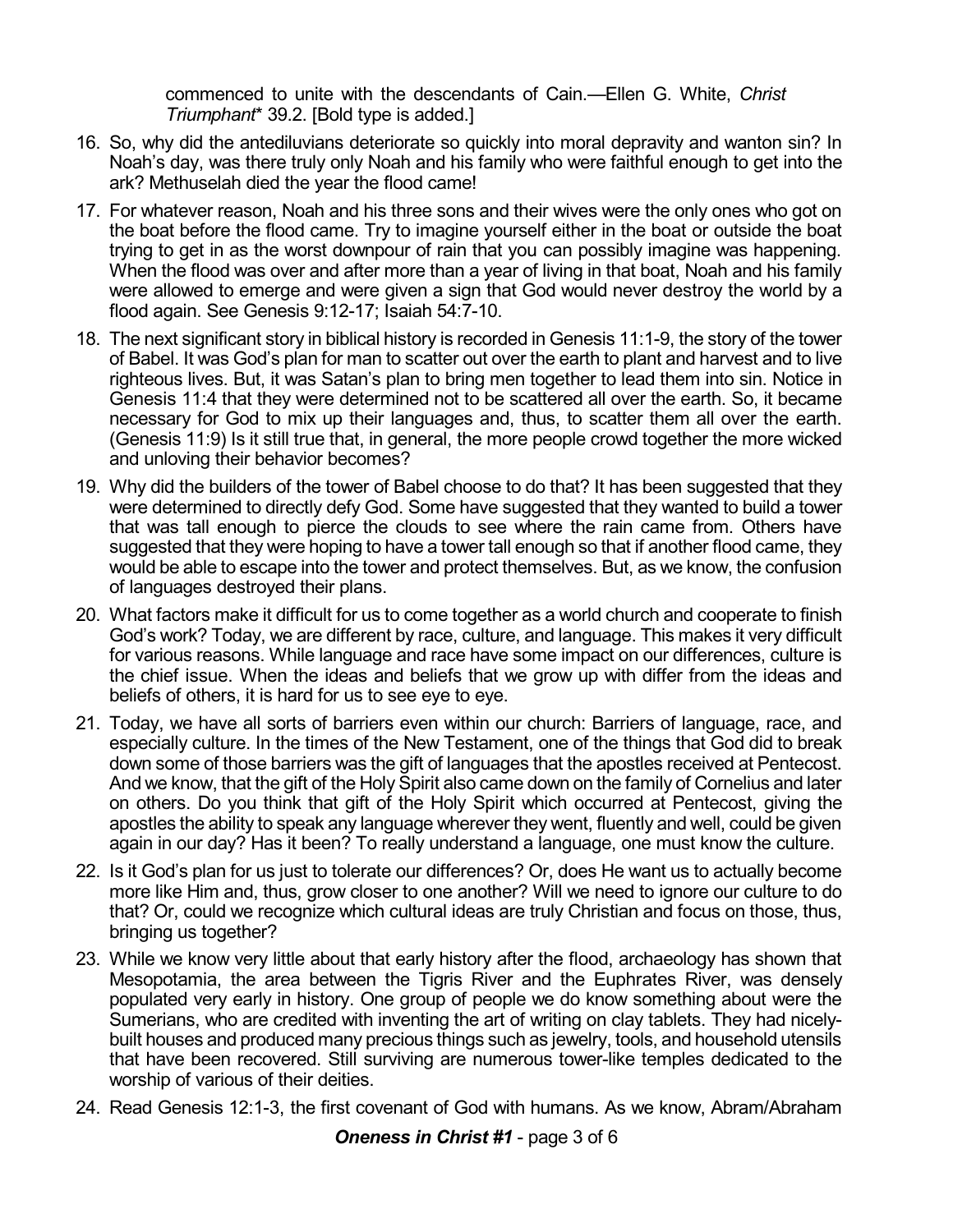came to be known as the father of the faithful. He became a key player in God's plan of salvation. Romans 4:1-5 pictures him as a great example of "righteousness by faith." What was it that caused God to pick Abraham for that great privilege? Or, was it a great responsibility? Was Abraham just the only one to respond to God? What about Melchizedek?

God called Abraham to be a teacher of His word, He chose him to be the father of a great nation, because He saw that Abraham would instruct his children and his household in the principles of God's law. And that which gave power to Abraham's teaching was the influence of his own life. **His great household consisted of more than a thousand souls, many of them heads of families, and not a few but newly converted from heathenism.** Such a household required a firm hand at the helm. No weak, vacillating methods would suffice. Of Abraham God said, "I know him, that he will command his children and his household after him." Genesis 18:19. Yet his authority was exercised with such wisdom and tenderness that hearts were won. The testimony of the divine Watcher is, "They shall keep the way of the Lord, to do justice and judament." Genesis 18:19. And Abraham's influence extended beyond his own household. Wherever he pitched his tent, he set up beside it the altar for sacrifice and worship. When the tent was removed, the altar remained; and many a roving Canaanite, whose knowledge of God had been gained from the life of Abraham His servant, tarried at that altar to offer sacrifice to Jehovah.—Ellen G. White, *Education*\* 187.2; *OFC*\* 173.3; *CC*\* 49.2. [Bold type is added.] [See Gen. 14:14.]

- 25. What are the characteristics that made Abraham the example of faith? (1) First, he was obedient. He did several things which might to us seem crazy like leaving his home in Ur, moving to Haran, and then, finally, launching out and ending up spending the rest of his life living in a tent in Palestine. God had promised him that Palestine would be the possession of his descendants; but, Abraham never owned any more than a grave site there. (2) Abraham believed God and hoped for a future dwelling place with God. (Hebrews 11:9-10) (3) Despite his advancing age, he trusted that God would give him a son and that, as God had promised, his descendants would be as numerous as the stars.
- 26. While we accept the fact that Abraham trusted God, it is still true that both Abraham and Sarah laughed when God told them that they were going to have a baby. And then, Sarah lied about her laughing! (Genesis 17:17; 18:10-15) Did those great examples of faith really laugh at God? Even lying to Him? Nevertheless, Abraham was called a "friend of God." (See 2 Chronicles 20:7; Isaiah 41:8; and James 2:23.) Do you think that was a fair judgment? Do we ever laugh at God's promises? Do we ever doubt them? What would happen if we honestly determined to follow exactly God's directions for our lives over a period of time? If a number of us did that, would it hasten the second coming of Jesus Christ? (See 2 Peter 3:10-12.)
- 27. As we know, ultimately, Abraham became known as the father of the three great monotheistic religions of the world: Judaism, Christianity, and Islam. Abraham is known all through the Bible as the great example of faith. All the nations of the world were supposed to be blessed through him. (Genesis 12:3) What can we learn from the story of Abraham that might help us today in relating to people with different ideas, cultures, and languages?
- 28. Read Hebrews 11:8-19; Romans 4:1-3; and Galatians 3:28-29. As a modern-day Christian, do you think of yourself as a descendent of Abraham? What does it mean when Paul said as recorded in Galatians 3:29 (*GNB*\*): "If you belong to Christ, then you are the descendants of Abraham and will receive what God has promised"? Salvation is available to everyone!
- 29. Considering what you know about the ancient peoples and all their foibles, do you think it was a good idea for God to choose Abraham and his descendants? What about choosing us? (See Exodus 19:5-6 and 1 Peter 2:9.) What was God's plan for the children of Israel? Could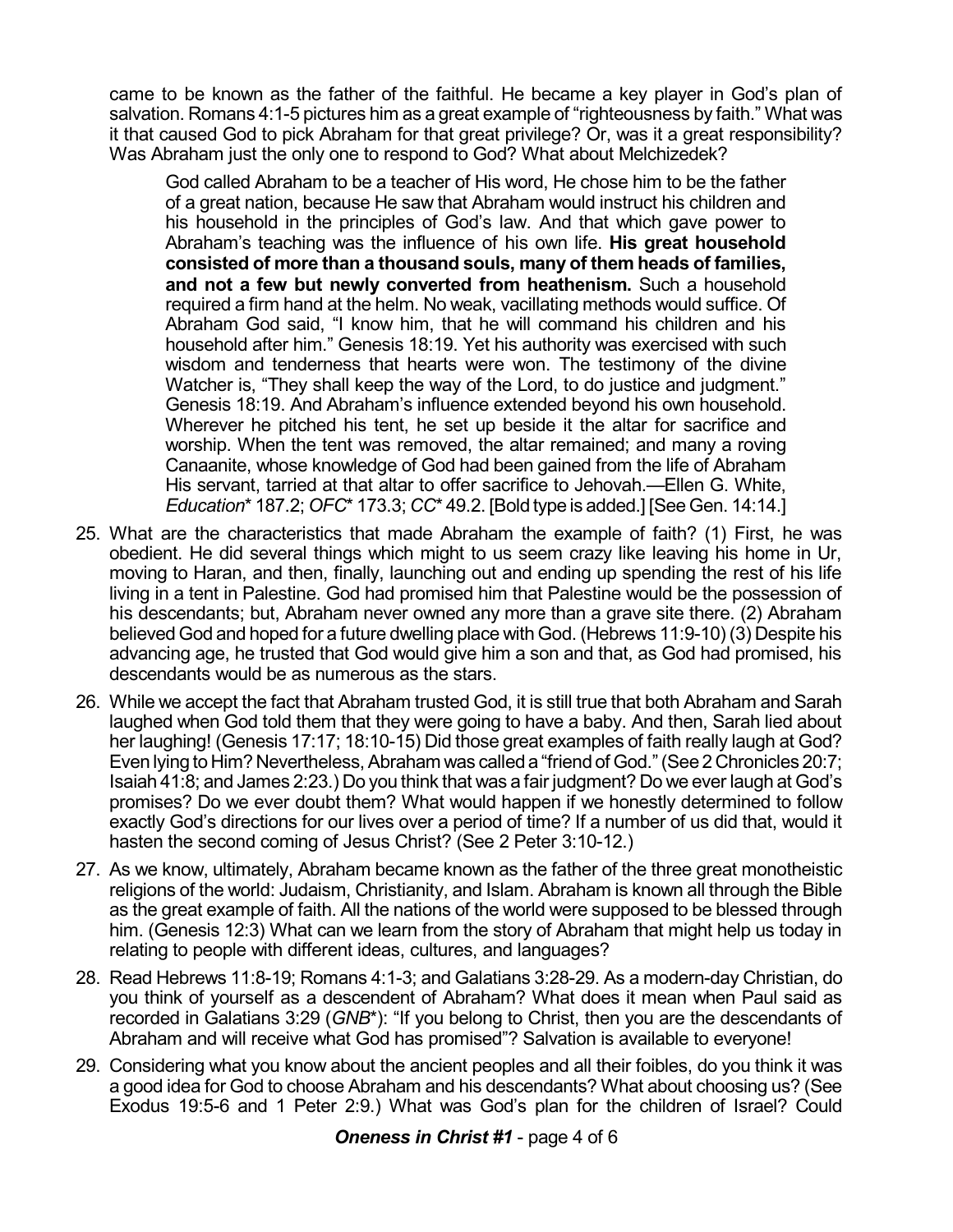Christians today finally fulfill that plan of carrying God's message of love and kindness and caring to the whole world? What would happen if we did?

- 30. There are many people who are not sure about God's ability to predict the future. Did God take a huge risk when He chose Abraham? How did He know how things were going to work out for Abraham and his descendants? Could God have chosen another group of people and done just as well as He did with Abraham and his descendants? Think of the things that God promised Abraham: (1) A land that would belong to him; (2) Many descendants among whom would be kings; (3) A great name as the father of the faithful; (4) And, if he was faithful, that he would be a blessing to all nations. How would you like God to make such a promise to you?
- 31. In trying to answerthe question of whyGod choseAbraham and his descendants, it is important to read Deuteronomy 7:6-11. Is it possible that God chose Israel because He knew, in advance, that they would represent all the good and bad things that all the peoples of the world would experience? Do you think God would have been better off if He had chosen some group from Europe or maybe Asia instead of Abraham? Or, did God choose many, and only Abraham responded?
- 32. Has God given up on His original plan that He set out for Israel? Or, does that plan still apply to us as Seventh-day Adventist Christians? How far have we departed from the original mission, enthusiasm, and zeal that characterized the early adventists in 1844 and the Adventist Church in the 1860s? Are our differences mainly due to misunderstandings? If we could understand the culture of others and why they do and think the way they do, would that solve the problem? Clearly, God intended for us to live together as a unified, happy, holy, healthy people.
- 33. Sin is rooted in selfishness and egocentricity. Abraham as the father of the faithful came to be known as a friend of God because he was willing to do what God asked him to do instead of what he wanted to do and was comfortable with doing that.
- 34. Every human relationship has been seriously affected by selfishness and sin. Marriages fall apart. Even churches are sometimes split over issues.
- 35. Think of how we choose leaders in our day. We look at people who demonstrate ability to exercise power, wisdom, self-confidence, and some kind of leadership skills. God chose people who were few in number, were weak, had recently come from slavery, and were despised by their neighbors. Were they really supposed to bring glory to His name? (1 Corinthians 1:26-31) What was God's original plan for the children of Israel?

God desired to make of His people Israel a praise and a glory. Every spiritual advantage was given them. God withheld from them nothing favorable to the formation of character that would make them representatives of Himself.

**Their obedience to the law of God would make them marvels of prosperity before the nations of the world.** He who could give them wisdom and skill in all cunning work would continue to be their teacher, and would ennoble and elevate them through obedience to His laws. If obedient, they would be preserved from the diseases that afflicted other nations, and would be blessed with vigor of intellect. The glory of God, His majesty and power, were to be revealed in all their prosperity. They were to be a kingdom of priests and princes. God furnished them with every facility for becoming the greatest nation on the earth.—Ellen G. White, *Christ's Object Lessons*,\* 288.2-3. [Bold type is added.]

- 36. What should we learn from the prayer of Jesus as recorded in John 17? Ultimately, could we ever have a relationship with God similar to the relationship between the Father and the Son? Did God create us so He could have another group of beings to love?
- 37. In this sinful world, one unavoidable fact is that we all die–sooner or later. And unfortunately, the life and death of Jesus will not bring about the peace that God wants until Jesus comes *Oneness in Christ #1* - page 5 of 6